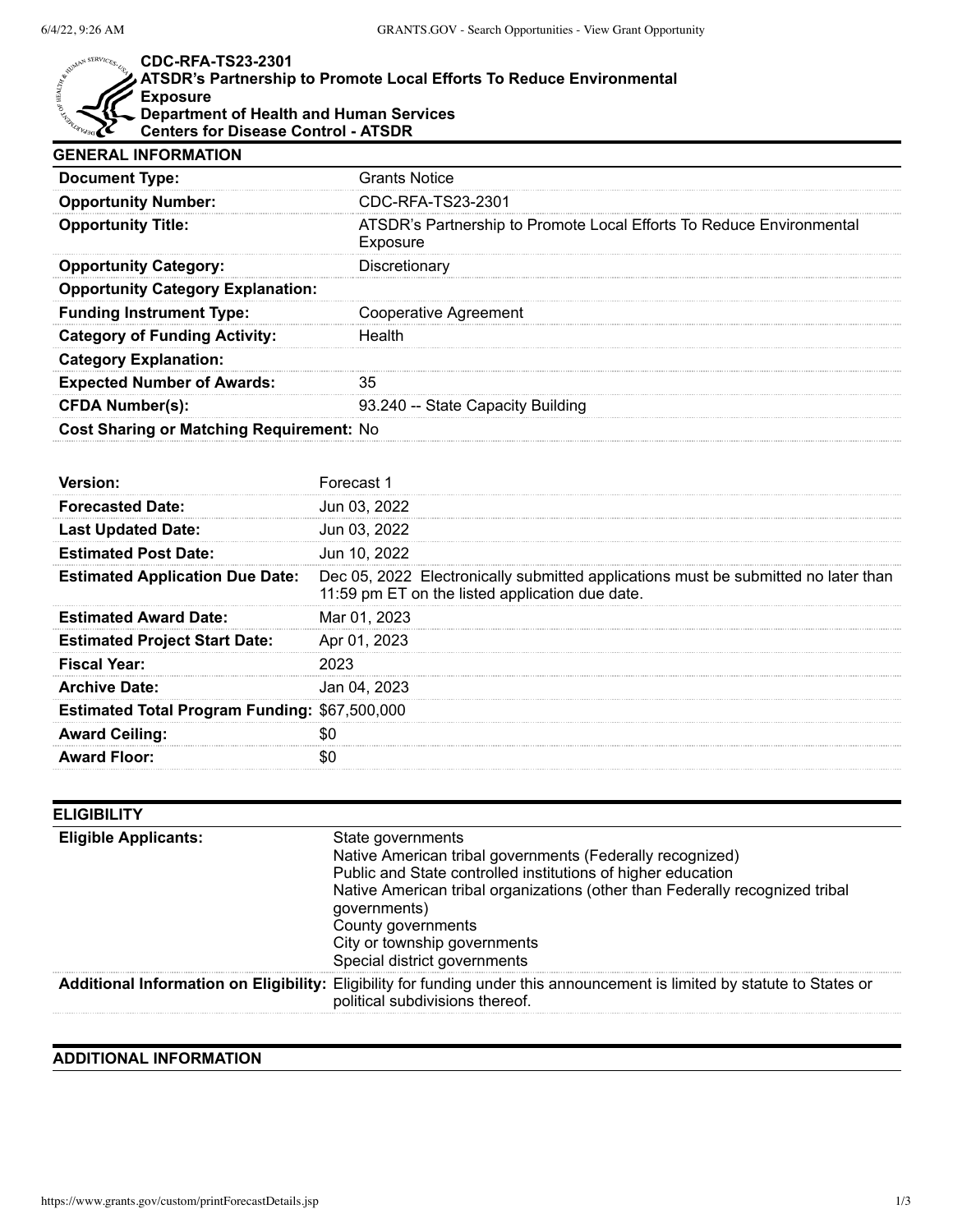**Agency Name:** Centers for Disease Control - ATSDR

**Description:** In 1980, Congress created the Agency for Toxic Substances and Disease Registry (ATSDR) to implement the health-related sections of laws that protect the public from hazardous wastes and environmental spills of hazardous substances. The Comprehensive Environmental Response, Compensation, and Liability Act of 1980 (CERCLA), commonly known as the "Superfund" Act, provided the Congressional mandate to remove or clean up abandoned and inactive hazardous waste sites and to provide federal assistance in toxic emergencies. As the lead Agency within the Public Health Service for implementing the health-related provisions of CERCLA, ATSDR is charged to assess the presence and nature of health hazards at specific Superfund sites, to help prevent or reduce further exposure and the illnesses that result from such exposures, and to expand the knowledge base about health effects from exposure to hazardous substances.

> In 1984, amendments to the Resource Conservation and Recovery Act of 1976 (RCRA) authorized ATSDR to conduct public health assessments (PHAs) at these sites. ATSDR was also authorized to assist the United States (U.S.) Environmental Protection Agency (EPA) in determining which substances should be regulated and the levels at which substances may pose a threat to human health. With the passage of the Superfund Amendments and Reauthorization Act (SARA), ATSDR received additional responsibilities in environmental public health. This Act broadened ATSDR's responsibilities in the areas of PHAs, establishment and maintenance of toxicological databases, information dissemination, and medical education.

> In 2017, ATSDR launched the Choose Safe Places for Early Care and Education (CSPECE) effort under CDC-RFA-TS17-1701 to prevent harmful exposures among children before they occur. Newly licensed ECE programs might inadvertently open in places where children and staff could be exposed to environmental contamination. CSPECE helps prevent new ECE locations from being sited in potentially harmful locations through licensing landscape assessment, partnership building, and other activities. Several state programs demonstrated CSPECE is effective at preventing ECEs from being located at sites that risk harmful environmental exposures. This NOFO builds on previous efforts of developing CSPECE programs where there were none and expanding existing programs.

In 2019, ATSDR's Office of Capacity Development and Applied Prevention Science established the priority to build capabilities by translating science into tools and actions that individuals, communities, and organizations apply to identify, reduce, or prevent health effects from exposures to hazardous substances. This NOFO also seeks to support innovative, non-site-specific activities to contribute to ATSDR's capacity and prevention mission. Such efforts can increase the efficiency of activities and expand reach to more communities, thereby increasing public health impact.

The primary purposes of this NOFO are to: 1) Decrease or eliminate exposures to hazardous substances through site-related health assessments and 2) Prevent exposures to hazardous substances through proactive programs that inform knowledge, behavior, process, and policy changes through dissemination of best practices.

## **Link to Additional Information: Grantor Contact Information:** Audra Henry 770-488-3758

ate1@cdc.gov